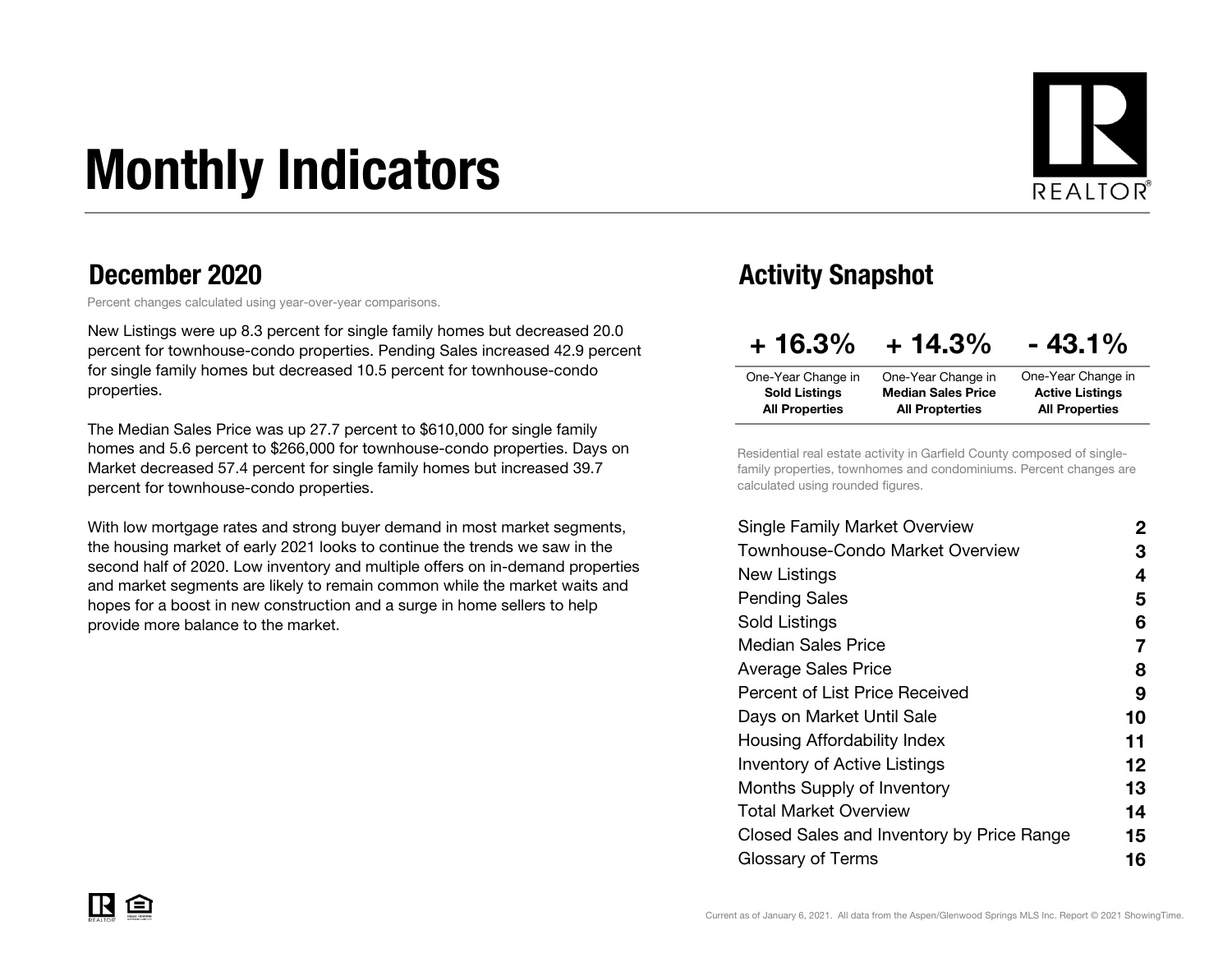### Single Family Market Overview

Key metrics by report month and for year-to-date (YTD) starting from the first of the year.



| <b>Key Metrics</b>                 | <b>Historical Sparkbars</b>                                      | 12-2019   | 12-2020   | Percent Change |           | <b>YTD 2019 YTD 2020</b> | Percent Change |
|------------------------------------|------------------------------------------------------------------|-----------|-----------|----------------|-----------|--------------------------|----------------|
| <b>New Listings</b>                | 1-2019<br>5-2019<br>9-2019<br>$1 - 2020$<br>5-2020<br>9-2020     | 48        | 52        | $+8.3%$        | 1,061     | 1,093                    | $+3.0%$        |
| <b>Pending Sales</b>               | 5-2020<br>1-2019<br>1-2020<br>5-2019<br>9-2019                   | 49        | 70        | $+42.9%$       | 832       | 993                      | $+19.4%$       |
| <b>Sold Listings</b>               | $1 - 2020$<br>1-2019<br>5-2019<br>5-2020<br>9-2019<br>9-2020     | 68        | 85        | $+25.0%$       | 817       | 950                      | $+16.3%$       |
| <b>Median Sales Price</b>          | 1-2019<br>5-2019<br>9-2019<br>1-2020<br>5-2020<br>$9 - 2020$     | \$477,500 | \$610,000 | $+27.7%$       | \$435,000 | \$520,000                | $+19.5%$       |
| <b>Avg. Sales Price</b>            | 1-2019<br>5-2019<br>9-2019<br>1-2020<br>5-2020<br>0.2020         | \$605,346 | \$788,976 | $+30.3%$       | \$545,381 | \$672,055                | $+23.2%$       |
| <b>Pct. of List Price Received</b> | 1-2019<br>5-2019<br>9-2019<br>5-2020<br>$9 - 2020$<br>$1 - 2020$ | 97.1%     | 98.1%     | $+1.0%$        | 97.6%     | 97.9%                    | $+0.3%$        |
| <b>Days on Market</b>              | 1-2019<br>9-2020<br>5-2019<br>9-2019<br>1-2020<br>5-2020         | 94        | 40        | $-57.4%$       | 79        | 68                       | $-13.9%$       |
| <b>Affordability Index</b>         | 1-2020<br>5-2020<br>9-2020<br>1-2019<br>9-2019<br>5-2019         | 77        | 66        | $-14.3%$       | 84        | 78                       | $-7.1%$        |
| <b>Active Listings</b>             | 1-2019<br>5-2020<br>9-2020<br>5-2019<br>9-2019<br>1-2020         | 252       | 132       | $-47.6%$       |           |                          |                |
| <b>Months Supply</b>               | 5-2020<br>1-2019<br>5-2019<br>9-2019<br>1-2020<br>9-2020         | 3.7       | 1.7       | $-54.1%$       |           |                          |                |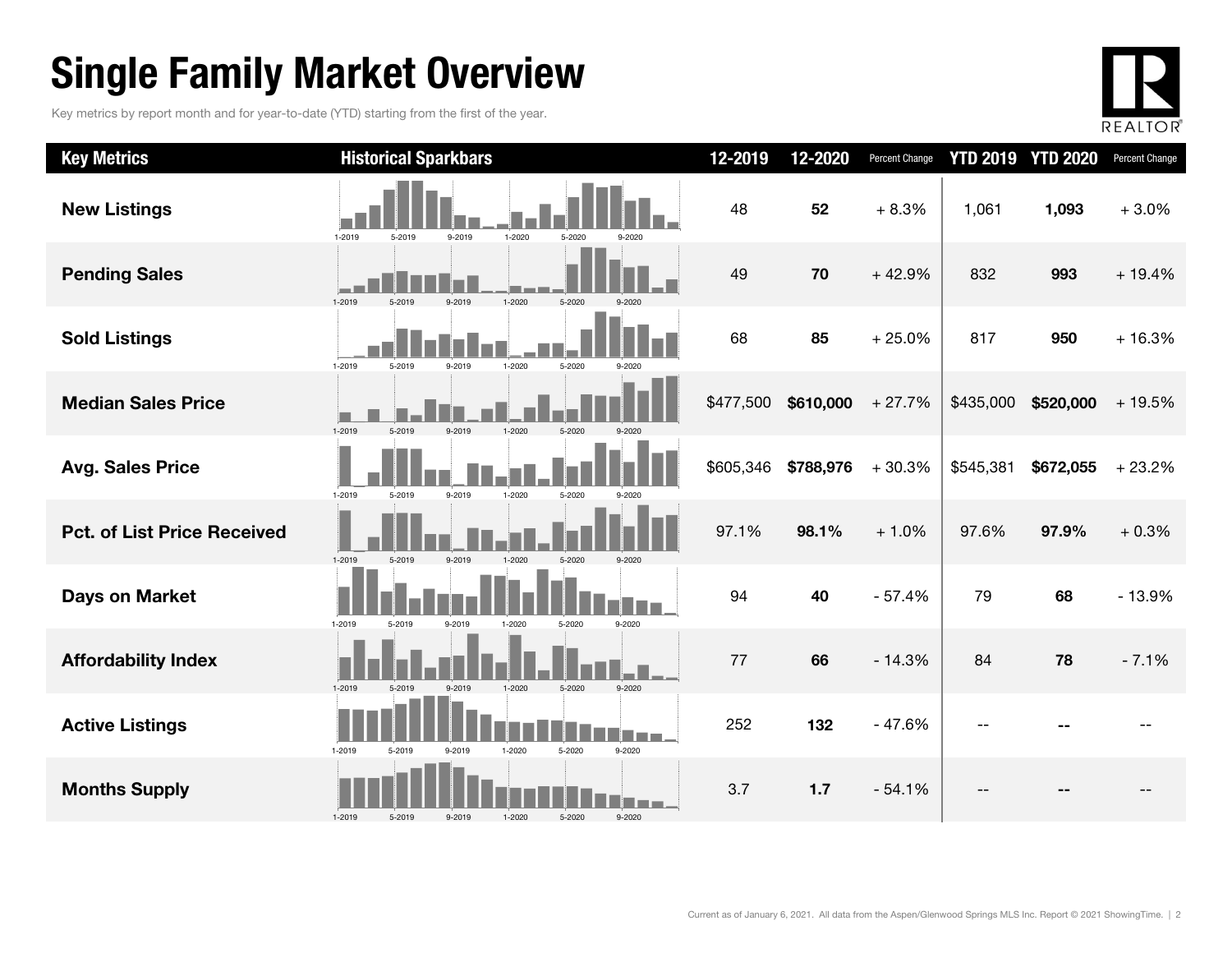### Townhouse-Condo Market Overview

Key metrics by report month and for year-to-date (YTD) starting from the first of the year.



| <b>Key Metrics</b>                 | <b>Historical Sparkbars</b>                                      | 12-2019   | 12-2020   | Percent Change | <b>YTD 2019</b> | <b>YTD 2020</b> | Percent Change |
|------------------------------------|------------------------------------------------------------------|-----------|-----------|----------------|-----------------|-----------------|----------------|
| <b>New Listings</b>                | 1-2019<br>5-2019<br>9-2019<br>$1 - 2020$<br>5-2020               | 20        | 16        | $-20.0%$       | 436             | 398             | $-8.7%$        |
| <b>Pending Sales</b>               | 5-2020<br>1-2020<br>1-2019<br>5.2019                             | 19        | 17        | $-10.5%$       | 356             | 354             | $-0.6%$        |
| <b>Sold Listings</b>               | $1 - 2019$<br>5-2020<br>5-2019<br>1-2020<br>9-2019               | 24        | 22        | $-8.3%$        | 355             | 326             | $-8.2%$        |
| <b>Median Sales Price</b>          | 5-2019<br>9-2019<br>5-2020<br>1-2019<br>$1 - 2020$               | \$252,000 | \$266,000 | $+5.6%$        | \$309,000       | \$316,000       | $+2.3%$        |
| <b>Avg. Sales Price</b>            | 1-2019<br>5-2019<br>5-2020<br>9-2019<br>1-2020<br>$9 - 2020$     | \$333,850 | \$441,714 | $+32.3%$       | \$344,655       | \$380,728       | $+10.5%$       |
| <b>Pct. of List Price Received</b> | 1-2019<br>5-2019<br>9-2019<br>1-2020<br>5-2020                   | 98.3%     | 98.5%     | $+0.2%$        | 98.6%           | 98.7%           | $+0.1%$        |
| <b>Days on Market</b>              | 1-2019<br>5-2019<br>9-2019<br>$1 - 2020$<br>5-2020<br>9-2020     | 63        | 88        | $+39.7%$       | 69              | 67              | $-2.9%$        |
| <b>Affordability Index</b>         | 1-2019<br>5-2019<br>9-2019<br>$1 - 2020$<br>5-2020<br>$9 - 2020$ | 145       | 152       | $+4.8%$        | 119             | 128             | $+7.6%$        |
| <b>Active Listings</b>             | 1-2019<br>9-2020<br>9-2019<br>1-2020<br>5-2020<br>5-2019         | 87        | 61        | $-29.9%$       | $-$             |                 |                |
| <b>Months Supply</b>               | $1 - 2019$<br>5-2020<br>9-2020<br>5-2019<br>9-2019<br>1-2020     | 2.9       | 2.2       | $-24.1%$       | $-$             |                 |                |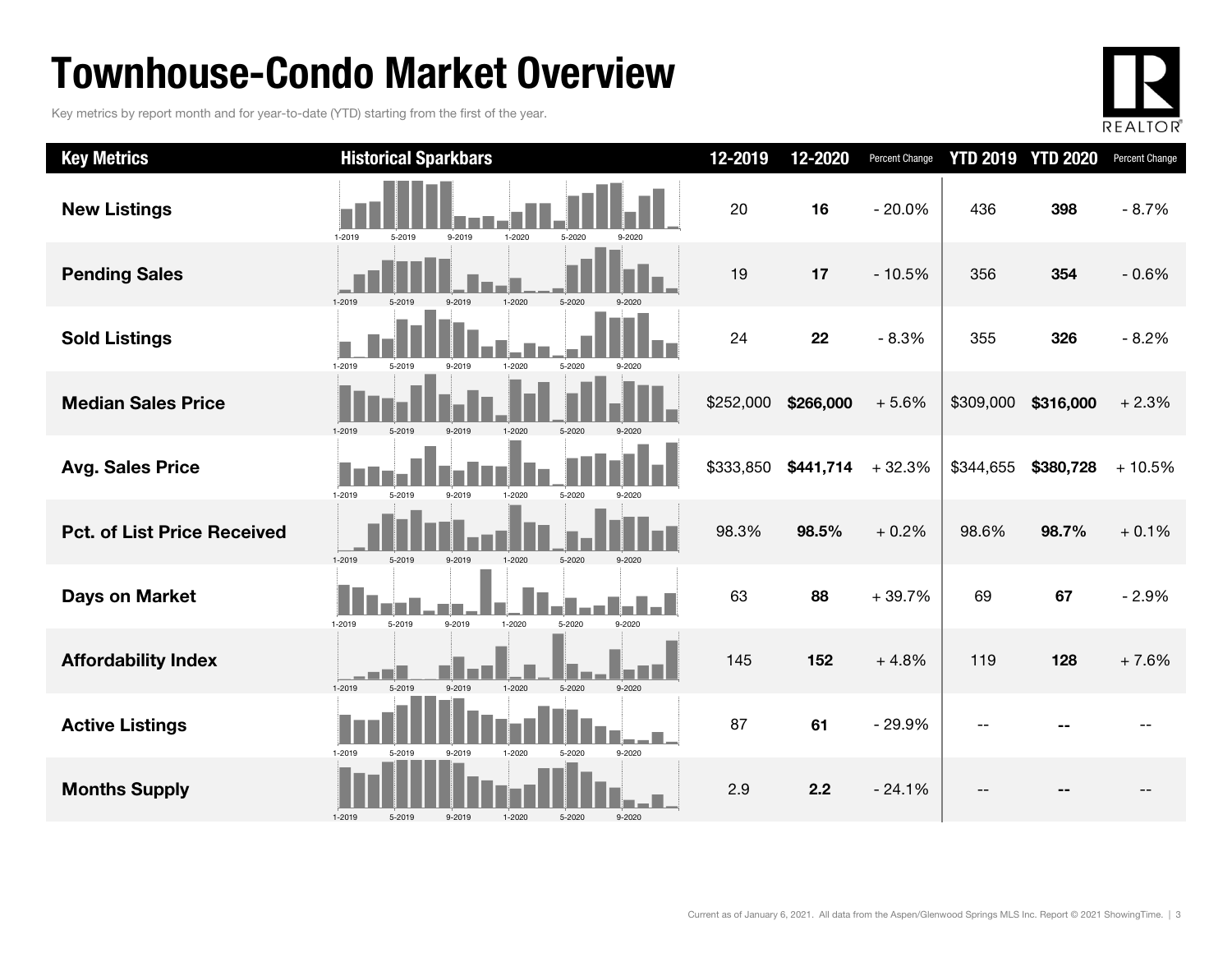### New Listings







| <b>New Listings</b> | Single<br>Family | <b>Percent Change</b><br>from Previous<br>Year | Townhouse-<br>Condo | <b>Percent Change</b><br>from Previous<br>Year |
|---------------------|------------------|------------------------------------------------|---------------------|------------------------------------------------|
| Jan-2020            | 73               | $+23.7%$                                       | 26                  | $-7.1\%$                                       |
| Feb-2020            | 60               | $-15.5%$                                       | 32                  | $0.0\%$                                        |
| Mar-2020            | 89               | $+2.3%$                                        | 32                  | $-3.0\%$                                       |
| Apr-2020            | 67               | $-43.7%$                                       | 20                  | $-59.2%$                                       |
| May-2020            | 103              | $-24.8%$                                       | 37                  | $-28.8%$                                       |
| Jun-2020            | 133              | $-10.1%$                                       | 39                  | $-37.1%$                                       |
| Jul-2020.           | 124              | +6.0%                                          | 45                  | $0.0\%$                                        |
| Aug-2020            | 127              | $+22.1%$                                       | 46                  | $-2.1%$                                        |
| Sep-2020            | 96               | $+45.5\%$                                      | 26                  | $+13.0%$                                       |
| Oct-2020            | 102              | $+64.5%$                                       | 37                  | $+68.2%$                                       |
| Nov-2020            | 67               | $+55.8%$                                       | 42                  | $+82.6%$                                       |
| Dec-2020            | 52               | $+8.3%$                                        | 16                  | $-20.0\%$                                      |

#### Historical New Listings by Month

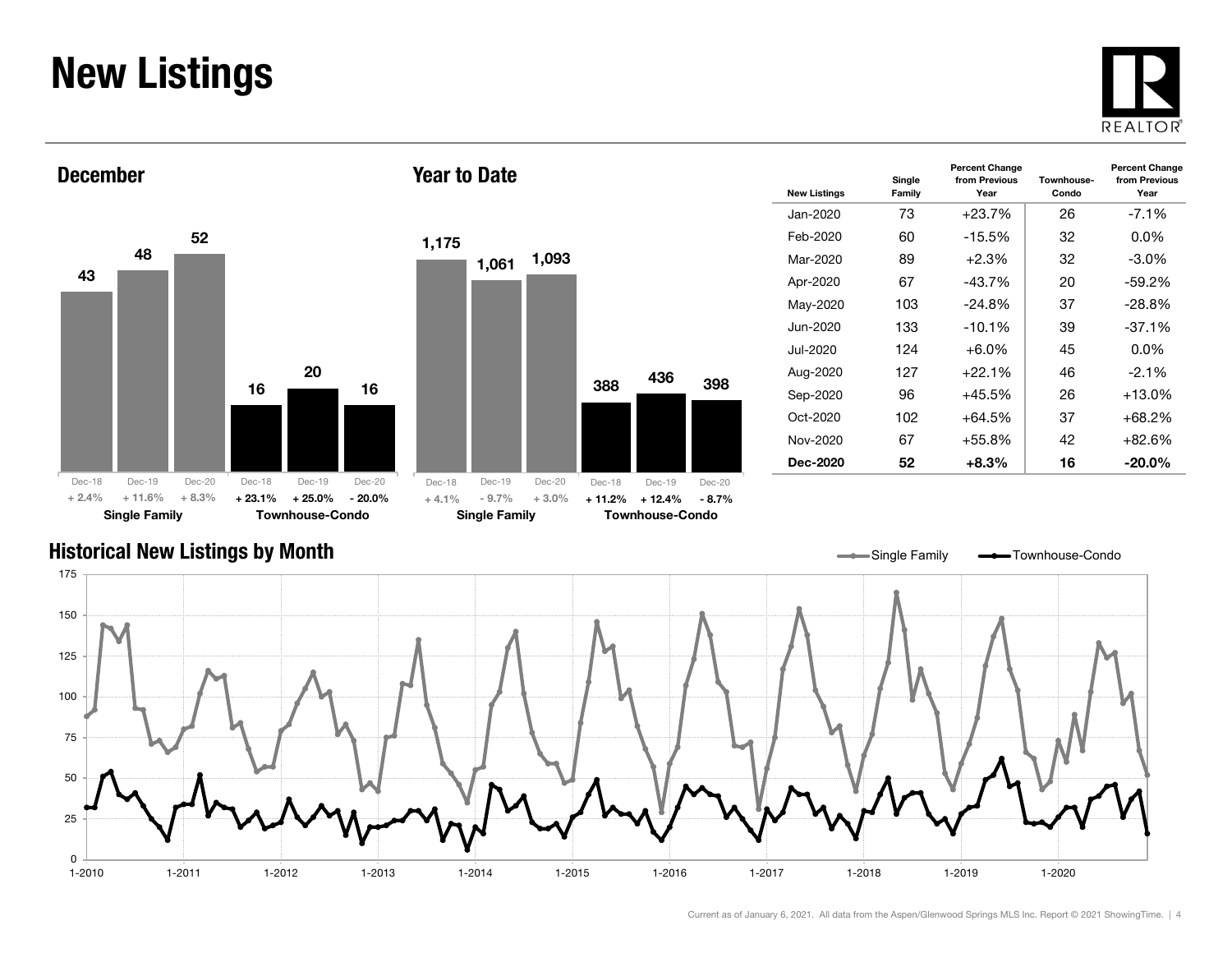### Pending Sales







| <b>Pending Sales</b> | Single<br>Family | <b>Percent Change</b><br>from Previous<br>Year | Townhouse-<br>Condo | <b>Percent Change</b><br>from Previous<br>Year |
|----------------------|------------------|------------------------------------------------|---------------------|------------------------------------------------|
| Jan-2020             | 58               | $+9.4%$                                        | 25                  | $+56.3%$                                       |
| Feb-2020             | 54               | $-8.5%$                                        | 15                  | $-46.4%$                                       |
| Mar-2020             | 56               | -22.2%                                         | 15                  | $-51.6%$                                       |
| Apr-2020             | 52               | -36.6%                                         | 17                  | $-56.4%$                                       |
| May-2020             | 98               | $+15.3%$                                       | 35                  | $-7.9\%$                                       |
| Jun-2020             | 129              | +65.4%                                         | 40                  | $+5.3%$                                        |
| Jul-2020             | 128              | $+64.1%$                                       | 49                  | $+19.5%$                                       |
| Aug-2020             | 106              | $+30.9%$                                       | 47                  | $+17.5%$                                       |
| Sep-2020             | 92               | +33.3%                                         | 32                  | $+100.0\%$                                     |
| Oct-2020             | 95               | $+23.4%$                                       | 36                  | $+28.6%$                                       |
| Nov-2020             | 55               | $+12.2%$                                       | 26                  | $+18.2%$                                       |
| Dec-2020             | 70               | +42.9%                                         | 17                  | $-10.5\%$                                      |

Single Family **-** Townhouse-Condo

#### Historical Pending Sales by Month

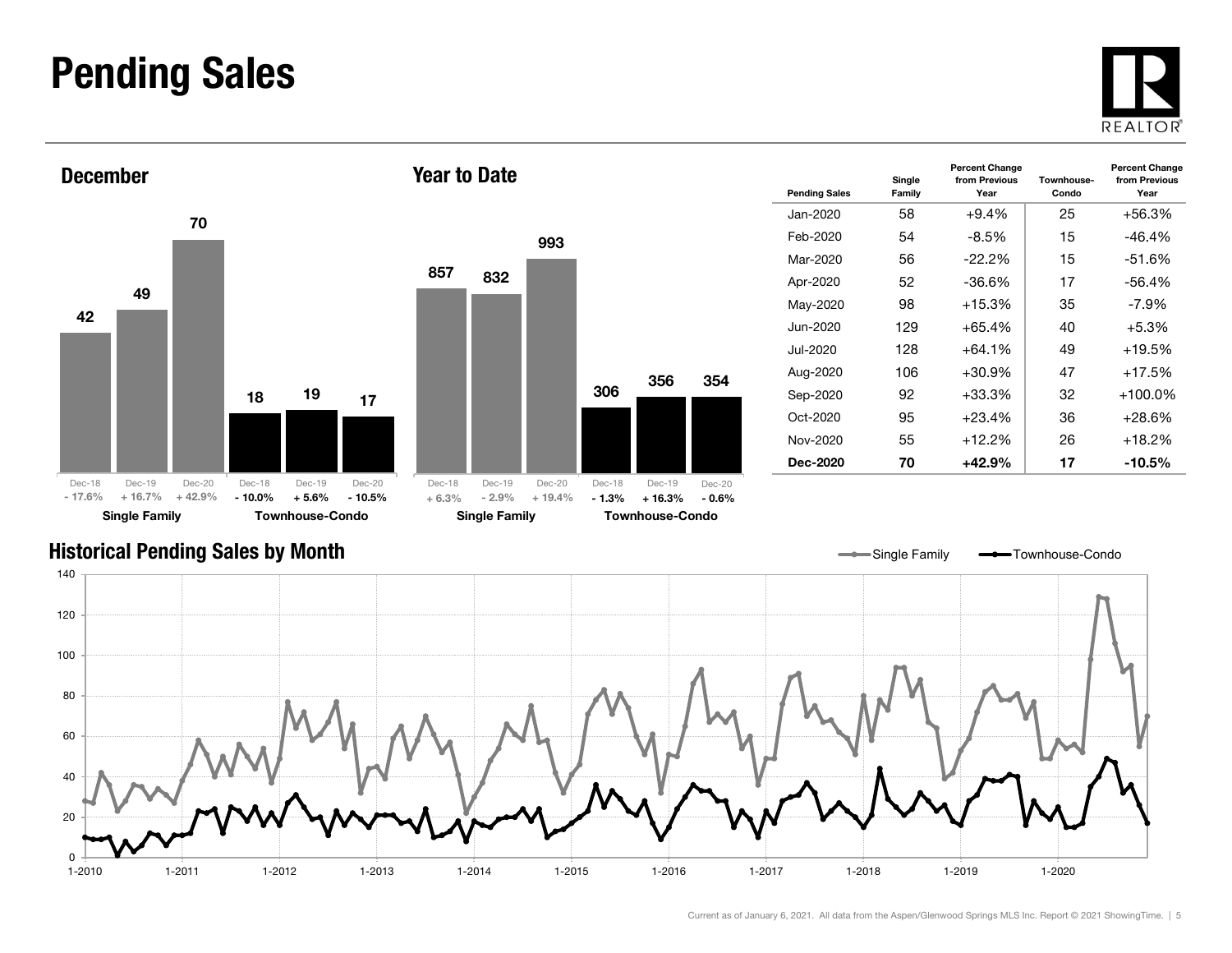### Sold Listings





| <b>Sold Listings</b> | Single<br>Family | <b>Percent Change</b><br>from Previous<br>Year | Townhouse-<br>Condo | <b>Percent Change</b><br>from Previous<br>Year |
|----------------------|------------------|------------------------------------------------|---------------------|------------------------------------------------|
| Jan-2020             | 39               | $+11.4%$                                       | 16                  | $-30.4%$                                       |
| Feb-2020             | 45               | +18.4%                                         | 22                  | $+69.2%$                                       |
| Mar-2020             | 63               | $+8.6\%$                                       | 20                  | -28.6%                                         |
| Apr-2020             | 64               | $-3.0\%$                                       | 14                  | $-44.0%$                                       |
| May-2020             | 49               | -47.3%                                         | 18                  | $-52.6%$                                       |
| Jun-2020             | 91               | $+1.1%$                                        | 27                  | $-20.6%$                                       |
| Jul-2020             | 127              | $+81.4%$                                       | 43                  | -4.4%                                          |
| Aug-2020             | 117              | $+42.7%$                                       | 39                  | $+2.6%$                                        |
| Sep-2020             | 96               | +35.2%                                         | 39                  | $+8.3\%$                                       |
| $Oct-2020$           | 101              | $+20.2\%$                                      | 42                  | $+35.5%$                                       |
| Nov-2020             | 73               | $+17.7%$                                       | 24                  | $+20.0%$                                       |
| Dec-2020             | 85               | +25.0%                                         | 22                  | $-8.3%$                                        |

#### Historical Sold Listings by Month

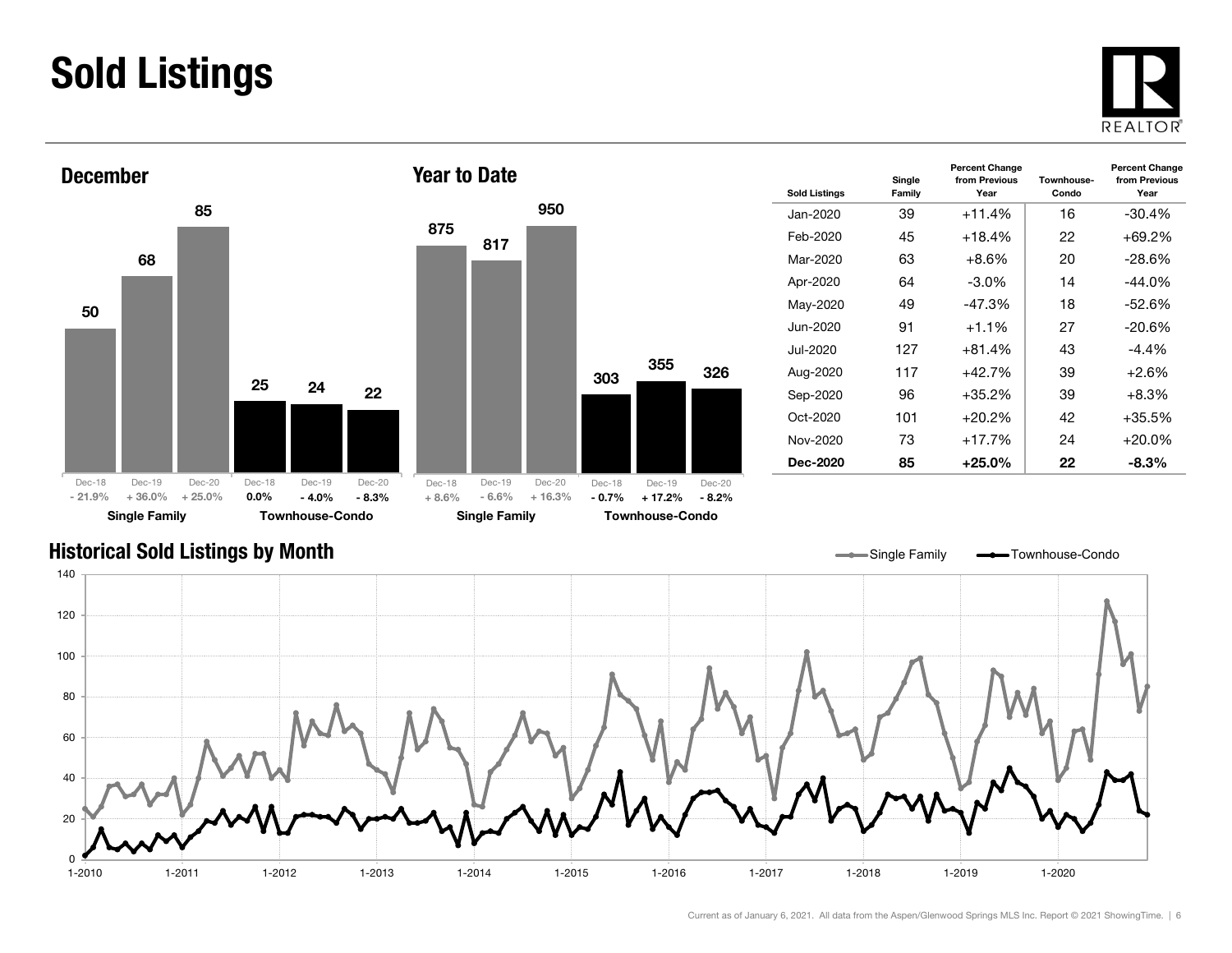### Median Sales Price





| <b>Median Sales</b><br>Price | Single<br>Family | <b>Percent Change</b><br>from Previous<br>Year | Townhouse-<br>Condo | <b>Percent Change</b><br>from Previous<br>Year |
|------------------------------|------------------|------------------------------------------------|---------------------|------------------------------------------------|
| Jan-2020                     | \$389,900        | $-8.3\%$                                       | \$337,450           | $+4.5%$                                        |
| Feb-2020                     | \$450,000        | $+20.5%$                                       | \$303,500           | $-2.1\%$                                       |
| Mar-2020                     | \$515,000        | $+17.0\%$                                      | \$331,000           | $+10.9\%$                                      |
| Apr-2020                     | \$434,000        | $+15.0%$                                       | \$241,500           | -17.6%                                         |
| May-2020                     | \$440,000        | $-1.1%$                                        | \$304,500           | $+7.4%$                                        |
| Jun-2020.                    | \$516,000        | +26.0%                                         | \$332,000           | $+2.8\%$                                       |
| Jul-2020                     | \$510,000        | $+3.8%$                                        | \$345,100           | $-1.4%$                                        |
| Aug-2020                     | \$505,000        | $+8.3%$                                        | \$280,000           | $-7.3\%$                                       |
| Sep-2020                     | \$577,500        | $+26.9%$                                       | \$333,000           | $+20.0\%$                                      |
| Oct-2020                     | \$535,000        | $+38.4%$                                       | \$323,750           | $+3.8%$                                        |
| Nov-2020                     | \$600,000        | $+35.9%$                                       | \$322,000           | $+8.9\%$                                       |
| Dec-2020                     | \$610,000        | $+27.7%$                                       | \$266,000           | +5.6%                                          |

Single Family **-** Townhouse-Condo

#### Historical Median Sales Price by Month

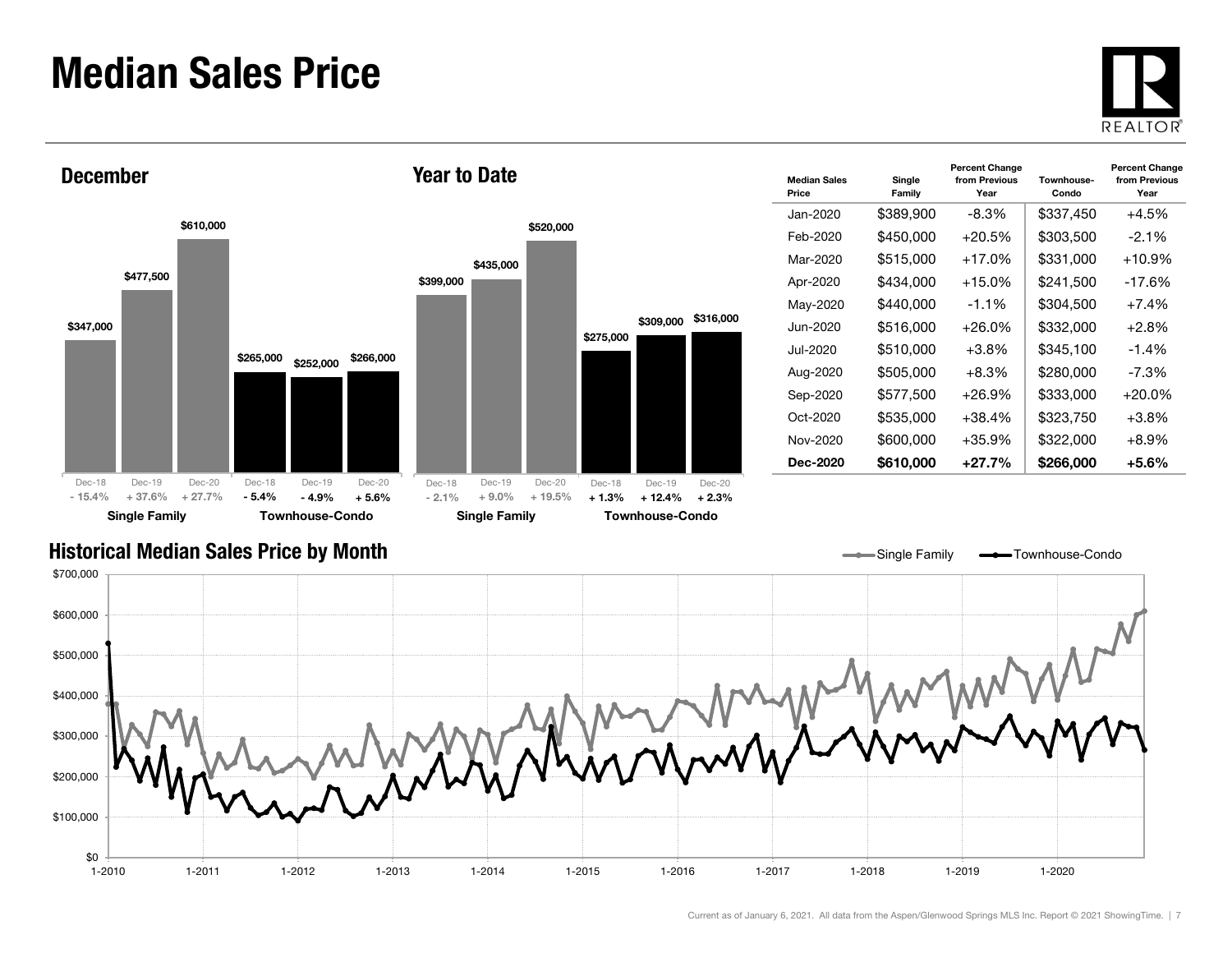### Average Sales Price





| Avg. Sales Price | Single<br>Family | <b>Percent Change</b><br>from Previous<br>Year | Townhouse-<br>Condo | <b>Percent Change</b><br>from Previous<br>Year |
|------------------|------------------|------------------------------------------------|---------------------|------------------------------------------------|
| Jan-2020         | \$489.674        | -8.7%                                          | \$450,942           | $+28.4%$                                       |
| Feb-2020         | \$602,644        | $+32.6%$                                       | \$349,932           | $+8.4%$                                        |
| Mar-2020         | \$573,270        | $+9.8\%$                                       | \$321,545           | -3.2%                                          |
| Apr-2020         | \$577,254        | $+20.6%$                                       | \$253,000           | $-19.5%$                                       |
| May-2020         | \$556,610        | $+0.1%$                                        | \$371,728           | $+24.2%$                                       |
| Jun-2020.        | \$635,200        | +26.5%                                         | \$379,491           | $+3.0\%$                                       |
| Jul-2020         | \$648,089        | +20.0%                                         | \$392.109           | -7.7%                                          |
| Aug-2020         | \$687,392        | $+13.2%$                                       | \$360,497           | $+7.2%$                                        |
| Sep-2020         | \$771,626        | $+37.9%$                                       | \$391,002           | $+23.7%$                                       |
| Oct-2020         | \$759.855        | +53.6%                                         | \$433.960           | $+22.4%$                                       |
| Nov-2020         | \$732,838        | $+11.6%$                                       | \$340,840           | $+1.3%$                                        |
| Dec-2020         | \$788,976        | +30.3%                                         | \$441,714           | +32.3%                                         |

#### Historical Average Sales Price by Month

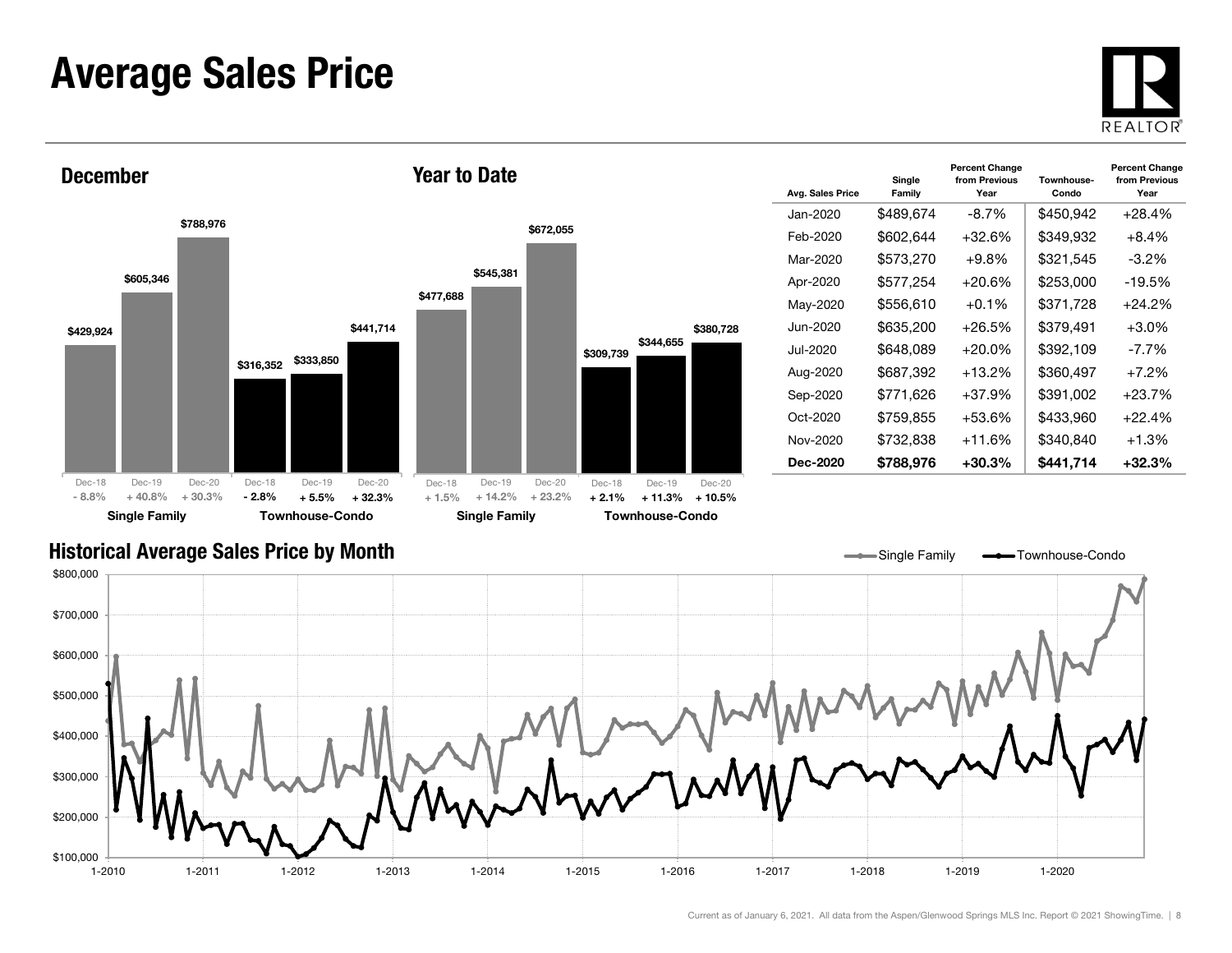### Percent of List Price Received





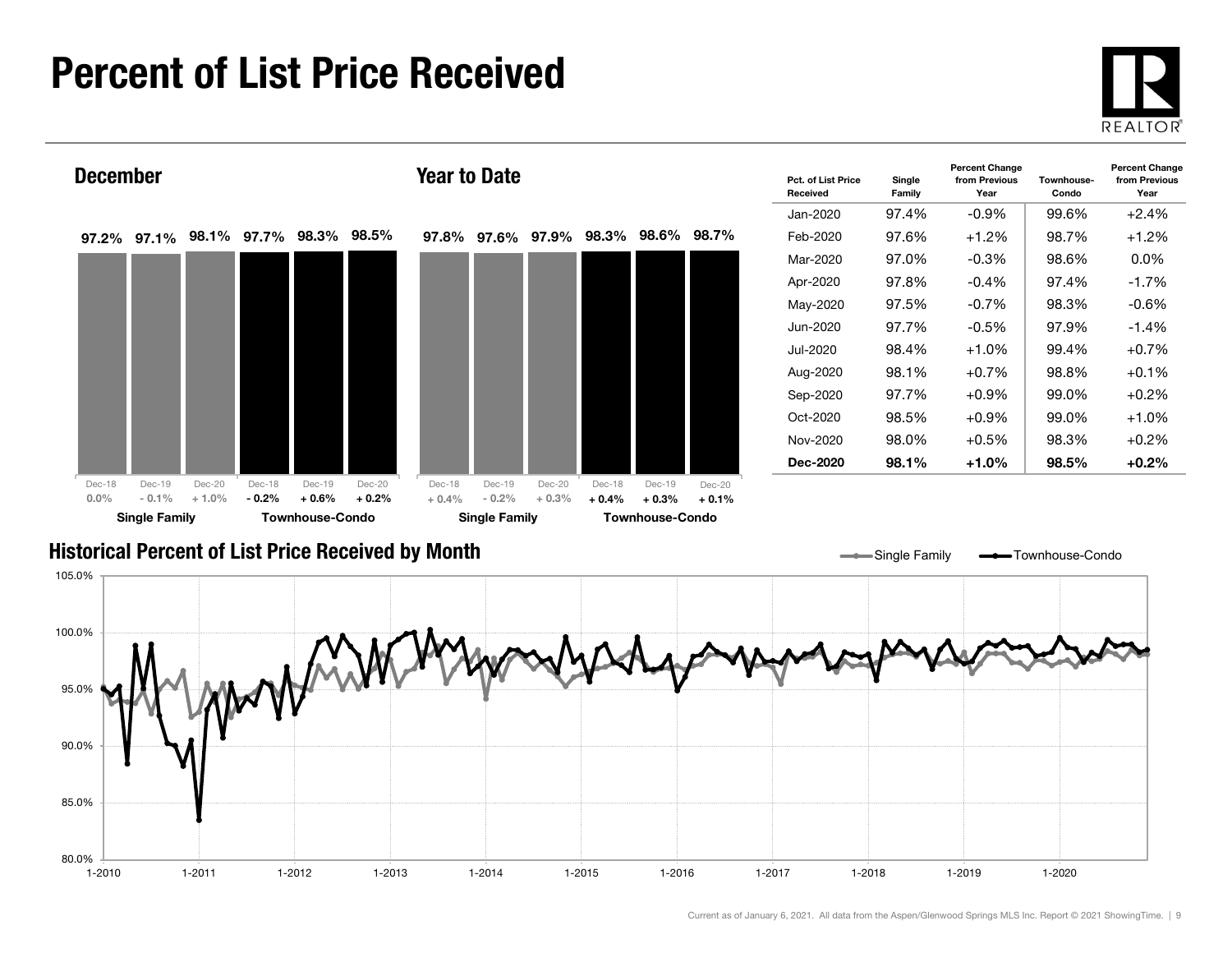### Days on Market Until Sale





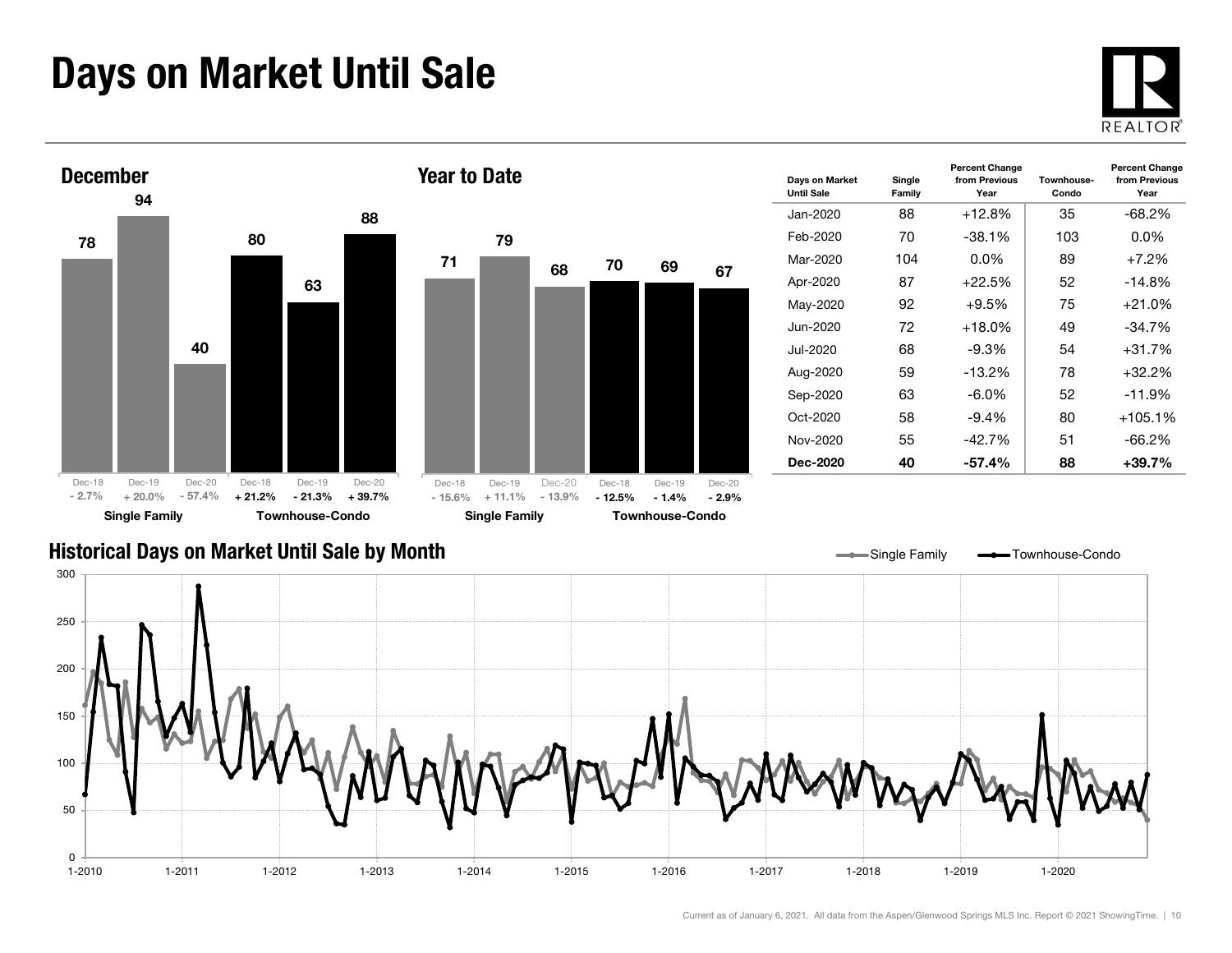## Housing Affordability Index



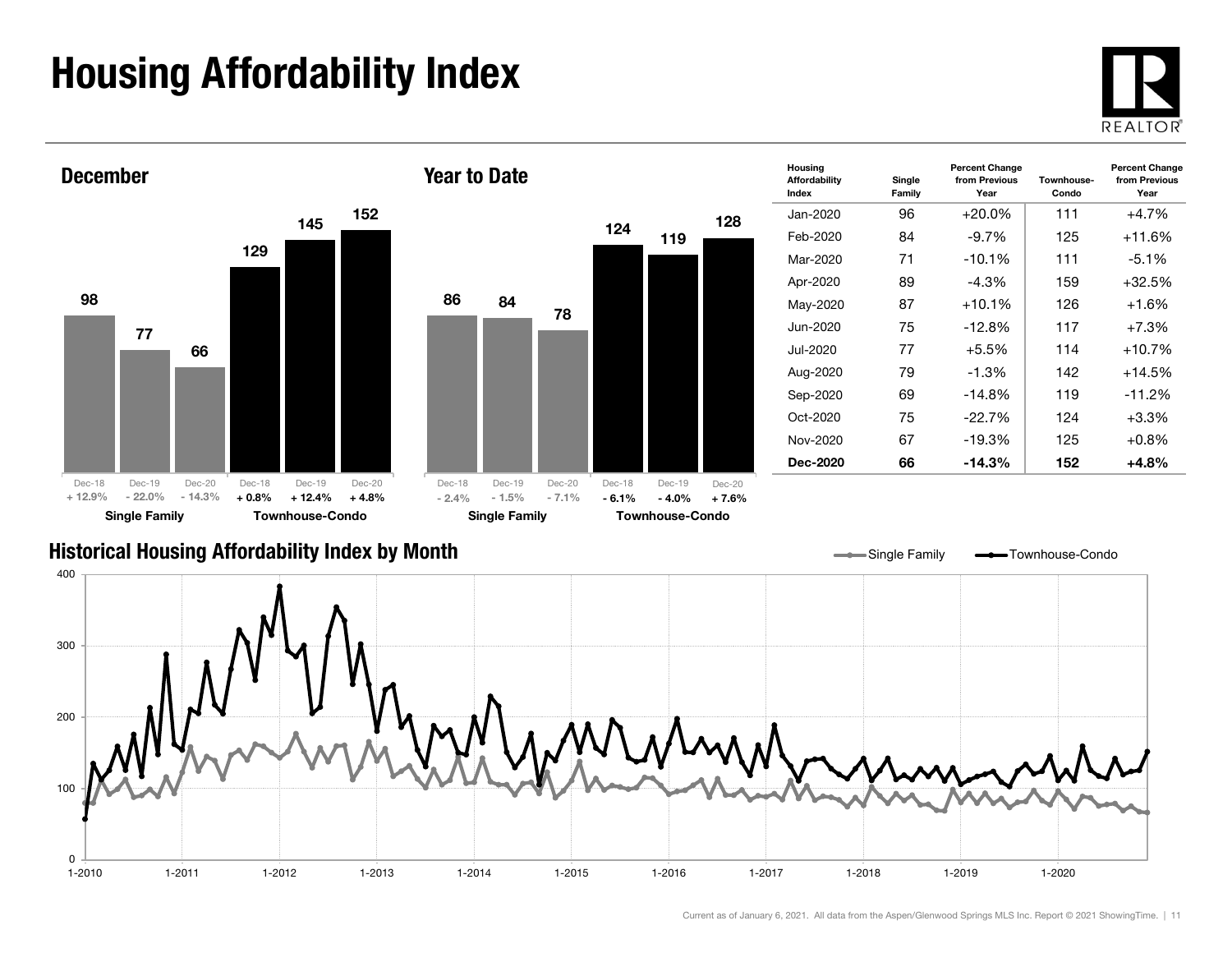### Inventory of Active Listings





#### Historical Inventory of Active Listings by Month



Single Family **- Townhouse-Condo**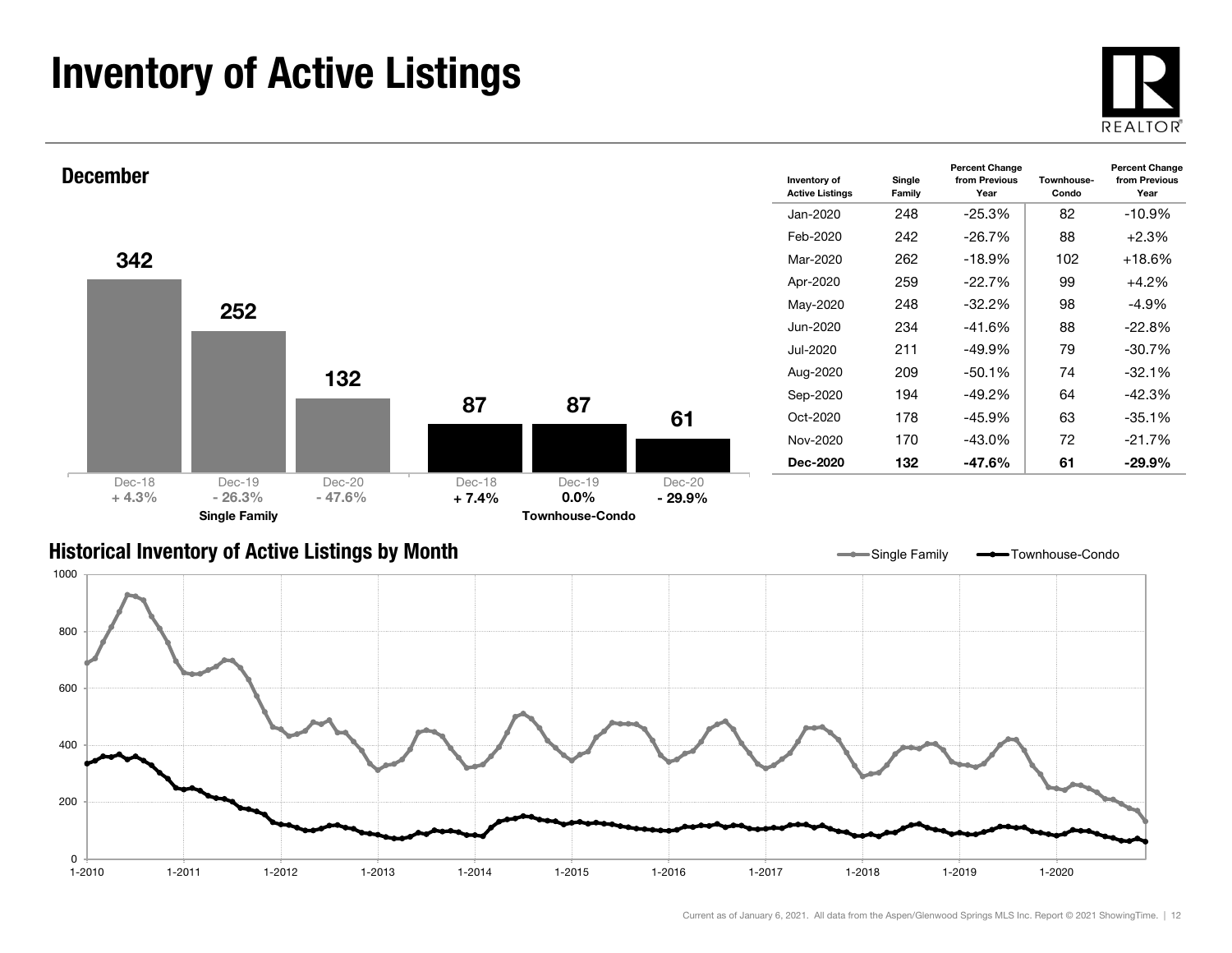### Months Supply of Inventory





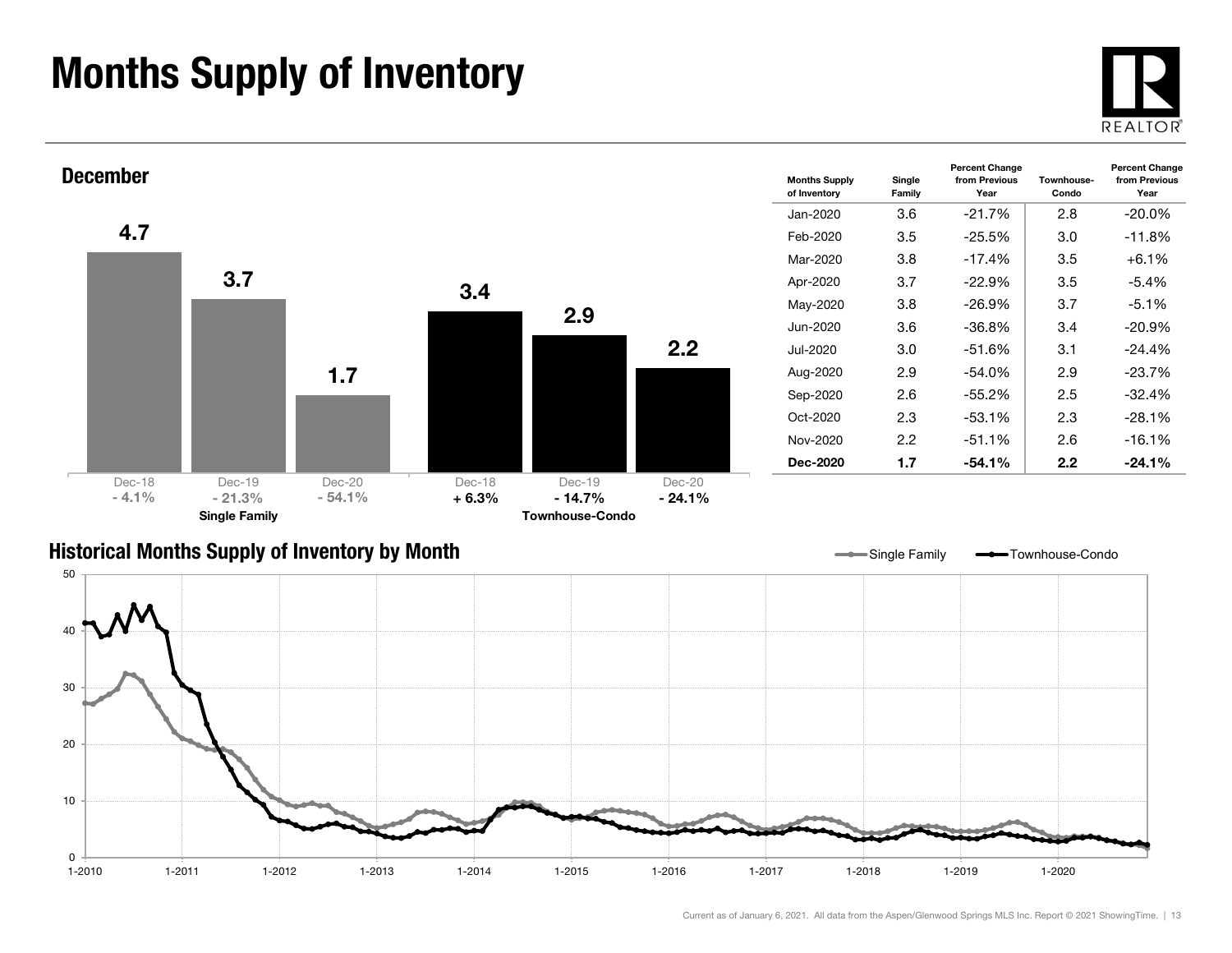### Total Market Overview

Key metrics by report Month and for year-to-date (YTD) starting from the first of the year.



| <b>Key Metrics</b>                 | <b>Historical Sparkbars</b>                                      | 12-2019   | 12-2020   | Percent Change |           | <b>YTD 2019 YTD 2020</b> | Percent Change |
|------------------------------------|------------------------------------------------------------------|-----------|-----------|----------------|-----------|--------------------------|----------------|
| <b>New Listings</b>                | 1-2019<br>$1 - 2020$<br>5-2020<br>5-2019<br>9-2019<br>9-2020     | 68        | 68        | 0.0%           | 1,497     | 1,491                    | $-0.4%$        |
| <b>Pending Sales</b>               | 1-2019<br>1-2020<br>5-2020<br>9-2019<br>5.201                    | 68        | 87        | $+27.9%$       | 1,188     | 1,347                    | $+13.4%$       |
| <b>Sold Listings</b>               | 1-2019<br>5-2019<br>1-2020<br>9-2019<br>5-2020<br>$9 - 2020$     | 92        | 107       | $+16.3%$       | 1,172     | 1,276                    | $+8.9%$        |
| <b>Median Sales Price</b>          | 1-2019<br>$-2020$<br>5-2020                                      | \$431,750 | \$493,500 | $+14.3%$       | \$381,000 | \$443,000                | $+16.3%$       |
| <b>Avg. Sales Price</b>            | 9-2019<br>1-2019<br>5-2019<br>$1 - 2020$<br>5-2020<br>$9 - 2020$ | \$534,521 | \$717,576 | $+34.2%$       | \$484,581 | \$597,566                | $+23.3%$       |
| <b>Pct. of List Price Received</b> | 1-2019<br>5-2019<br>9-2019<br>1-2020<br>5-2020<br>9-2020         | 97.4%     | 98.2%     | $+0.8%$        | 97.9%     | 98.1%                    | $+0.2%$        |
| <b>Days on Market</b>              | 1-2019<br>9-2019<br>9-2020<br>5-2019<br>1-2020<br>5-2020         | 86        | 50        | $-41.9%$       | 76        | 68                       | $-10.5%$       |
| <b>Affordability Index</b>         | 1-2019<br>1-2020<br>5-2020<br>$9 - 2020$<br>5-2019<br>$Q - 201Q$ | 85        | 82        | $-3.5%$        | 96        | 91                       | $-5.2%$        |
| <b>Active Listings</b>             | 9-2020<br>1-2019<br>1-2020<br>5-2020<br>5-2019<br>9-2019         | 339       | 193       | $-43.1%$       |           |                          |                |
| <b>Months Supply</b>               | 1-2019<br>5-2019<br>9-2019<br>5-2020<br>9-2020<br>1-2020         | 3.5       | 1.8       | $-48.6%$       |           |                          |                |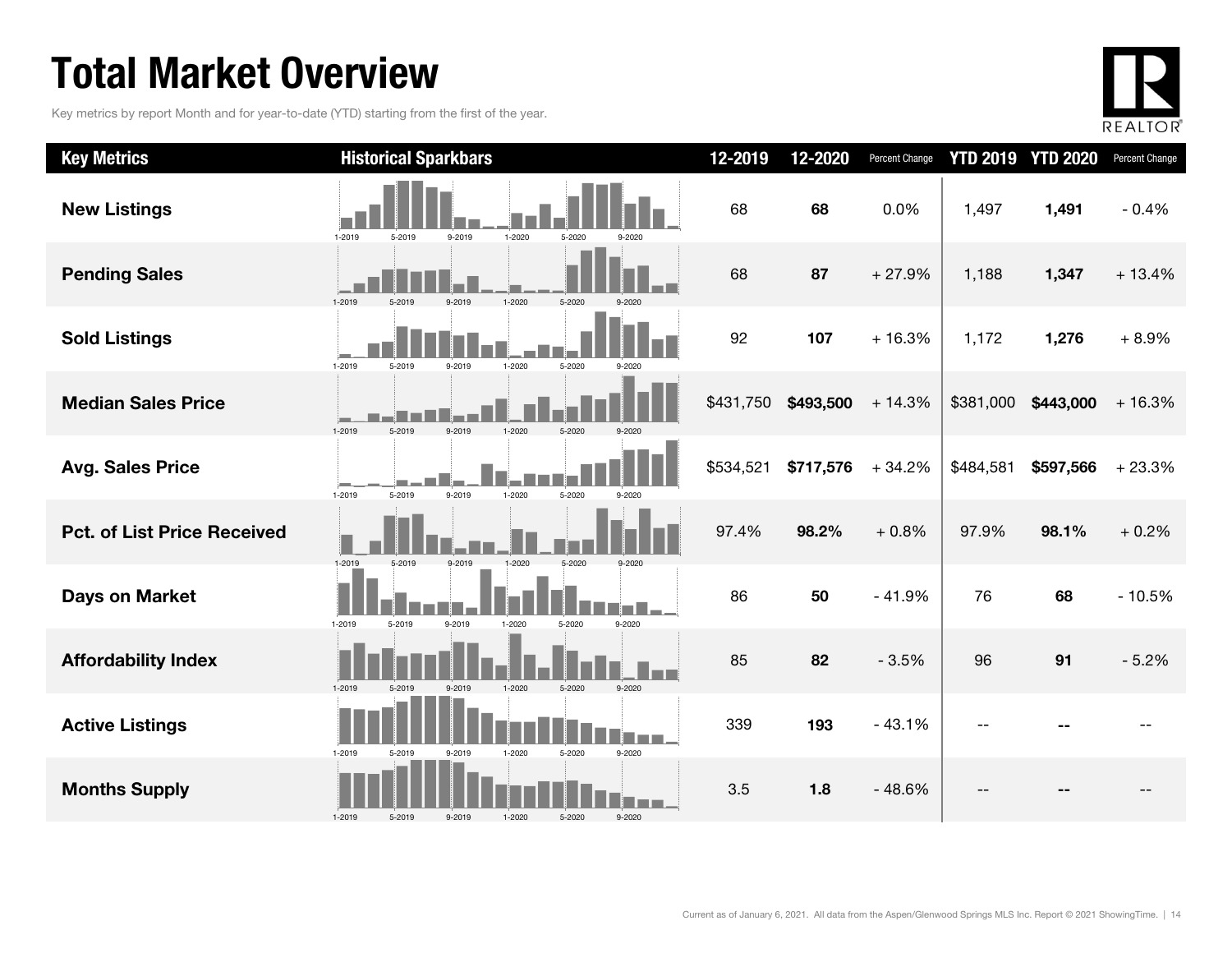

Actual sales that have closed in a given month.



#### **By Price Range** | 12-2019 12-2020 Change | 12-2019 12-2020 Change | 11-2020 Change | 12-2020 12-2020 12-2019 12-2019 12-2019 12-2019 12-2020 12-2020 Change | 12-2019 12-2019 12-2020 Change | 12-2019 12-2019 Rolling 12 Months Compared to Prior Month Year to Date Single Family Condo || Single Family | Condo || Single Family | Condo 353560 185 50 880 <sup>88</sup> 14 38 4293<br>293 195 185 258 50 88 14 38 4 7 6 16 0 2 0 574 258847 16 2 0< \$300K \$300K to \$599K \$600K to \$999K \$1.0M to \$1.5M \$1.5M to \$2.0M \$2.0M \$2.5M \$2.5M to \$5.0M \$5.0M to \$10.0M \$10.0M+ By Price Range – All Properties – Rolling 12 Months 12-2019 12-2020 8173551,172 <sup>950</sup>3261,276 Singe Family Townhouse-Condo **By Property Type** 12-2019 12-2020 --- 17.0% $+ 2.5\% + 39.5\% + 76.0\%$  + 171.4% + 75.0% + 166.7% -- + 16.3% $+ 16.3\%$   $- 8.2\%$   $+ 8.9\%$ All Properties

| <b>By Price Range</b>      | 12-2019 | 12-2020 | Change   | 12-2019 | 12-2020 | Change   | 1-2020 | 12-2020 | Change     | 11-2020 | 12-2020 | Change    | 12-2019 | 12-2020 | Change    | 12-2019 | 12-2020 | Change   |
|----------------------------|---------|---------|----------|---------|---------|----------|--------|---------|------------|---------|---------|-----------|---------|---------|-----------|---------|---------|----------|
| \$299,999 and Below        | 182     | 146     | $-19.8%$ | 171     | 147     | $-14.0%$ |        |         | $-11.1%$   |         |         | $-20.0\%$ | 182     | 146     | $-19.8%$  | 171     | 147     | $-14.0%$ |
| \$300,000 to \$599,999     | 404     | 435     | $+7.7%$  | 156     | 139     | $-10.9%$ |        | 34      | + 25.9%    | 13      |         | $-53.8%$  | 404     | 435     | $+7.7%$   | 156     | 139     | $-10.9%$ |
| \$600,000 to \$999.999     | 164     | 230     | 40.2%    |         | 28      | ⊦ 33.3%  | 23     | 27      | $+17.4%$   |         |         | 200.0%    | 164     | 230     | $+40.2%$  | 21      | 28      | + 33.3%  |
| \$1,000,000 to \$1,499,999 | 43      | 77      | 79.1%    |         |         | $+57.1%$ |        |         | $-22.2%$   |         |         |           |         | 77      | - 79.1%   |         |         | + 57.1%  |
| \$1,500,00 to \$1,999,999  | 14      | 38      | 171.4%   |         |         |          |        |         | $-100.0\%$ |         |         |           |         | 38      | $+171.4%$ |         |         |          |
| \$2,000,000 to \$2,499,999 |         |         | 50.0%    |         |         | $- -$    |        |         | $- -$      |         |         | $- -$     |         |         | $-50.0\%$ |         |         | $- -$    |
| \$2,500,000 to \$4,999,999 |         | 16      | 166.7%   |         |         | --       |        |         | + 50.0%    |         |         |           |         | 16      | 166.7%    |         |         |          |
| \$5,000,000 to \$9,999,999 |         |         |          |         |         |          |        |         | $- -$      |         |         |           |         |         | --        |         |         |          |
| \$10,000,000 and Above     |         |         | --       |         |         | $- -$    |        |         | $- -$      |         |         |           |         |         | $- -$     |         |         |          |
| <b>All Price Ranges</b>    | 817     | 950     | 16.3%    | 355     | 326     | $-8.2%$  |        | 85      | $+16.4%$   | 24      | 22      | - 8.3%    | 817     | 950     | ⊦ 16.3%   | 355     | 326     | $-8.2%$  |

### Inventory of Active Listings

A measure of the number of homes available for sale at a given time.

#### By Price Range – All Properties 12-2019 12-2020





|                            |         |               |                          | Year over Year |         |          | <b>Compared to Prior Month</b> |               |          |         |         |               |               | Year to Date                          |
|----------------------------|---------|---------------|--------------------------|----------------|---------|----------|--------------------------------|---------------|----------|---------|---------|---------------|---------------|---------------------------------------|
|                            |         | Single Family |                          |                | Condo   |          |                                | Single Family |          |         | Condo   |               | Single Family | Condo                                 |
| <b>By Price Range</b>      | 12-2019 | 12-2020       | Change                   | 12-2019        | 12-2020 | Change   | 11-2020                        | 12-2020       | Change   | 11-2020 | 12-2020 | Change        |               |                                       |
| \$299,999 and Below        | 22      |               | $-68.2%$                 | 35             | 27      | $-22.9%$ | 15                             |               | - 53.3%  | 34      | 27      | - 20.6%       |               | There are no year-to-date figures for |
| \$300,000 to \$599,999     | 73      | 38            | $-47.9%$                 | 24             | 23      | $-4.2%$  | 57                             | 38            | $-33.3%$ | 26      | 23      | - 11.5%       |               | inventory because it is simply a      |
| \$600,000 to \$999.999     | 70      | 37            | $-47.1%$                 | 20             |         | $-55.0%$ | 40                             | 37            | $-7.5%$  |         | 9       | - 12.5%       |               | snapshot frozen in time at the end of |
| \$1,000,000 to \$1,499,999 | 34      | 11            | - 67.6%                  |                |         | - 85.7%  | 13                             | 11            | $-15.4%$ | 3       |         | - 66.7%       |               | each month. It does not add up over a |
| \$1,500,00 to \$1,999,999  | 31      | 19            | $-38.7%$                 | 0              |         | $- -$    | 23                             | 19            | $-17.4%$ |         |         | $- -$         |               | period of months.                     |
| \$2,000,000 to \$2,499,999 | 3       | 8             | $+166.7%$                |                |         | 0.0%     | 12                             |               | - 33.3%  |         |         | $0.0\%$       |               |                                       |
| \$2,500,000 to \$4,999,999 | 15      |               | $-53.3%$                 | 0              |         | $- -$    |                                |               | $+40.0%$ |         |         | $- -$         |               |                                       |
| \$5,000,000 to \$9,999,999 | 4       |               | 0.0%                     | 0              |         | $- -$    |                                |               | 0.0%     |         |         | $\sim$ $\sim$ |               |                                       |
| \$10,000,000 and Above     | 0       |               | $\overline{\phantom{a}}$ |                |         | $- -$    |                                |               | $0.0\%$  |         |         | $\sim$ $\sim$ |               |                                       |
| <b>All Price Ranges</b>    | 252     | 132           | $-47.6%$                 | 87             | 61      | $-29.9%$ | 170                            | 132           | $-22.4%$ | 72      | 61      | $-15.3%$      |               |                                       |